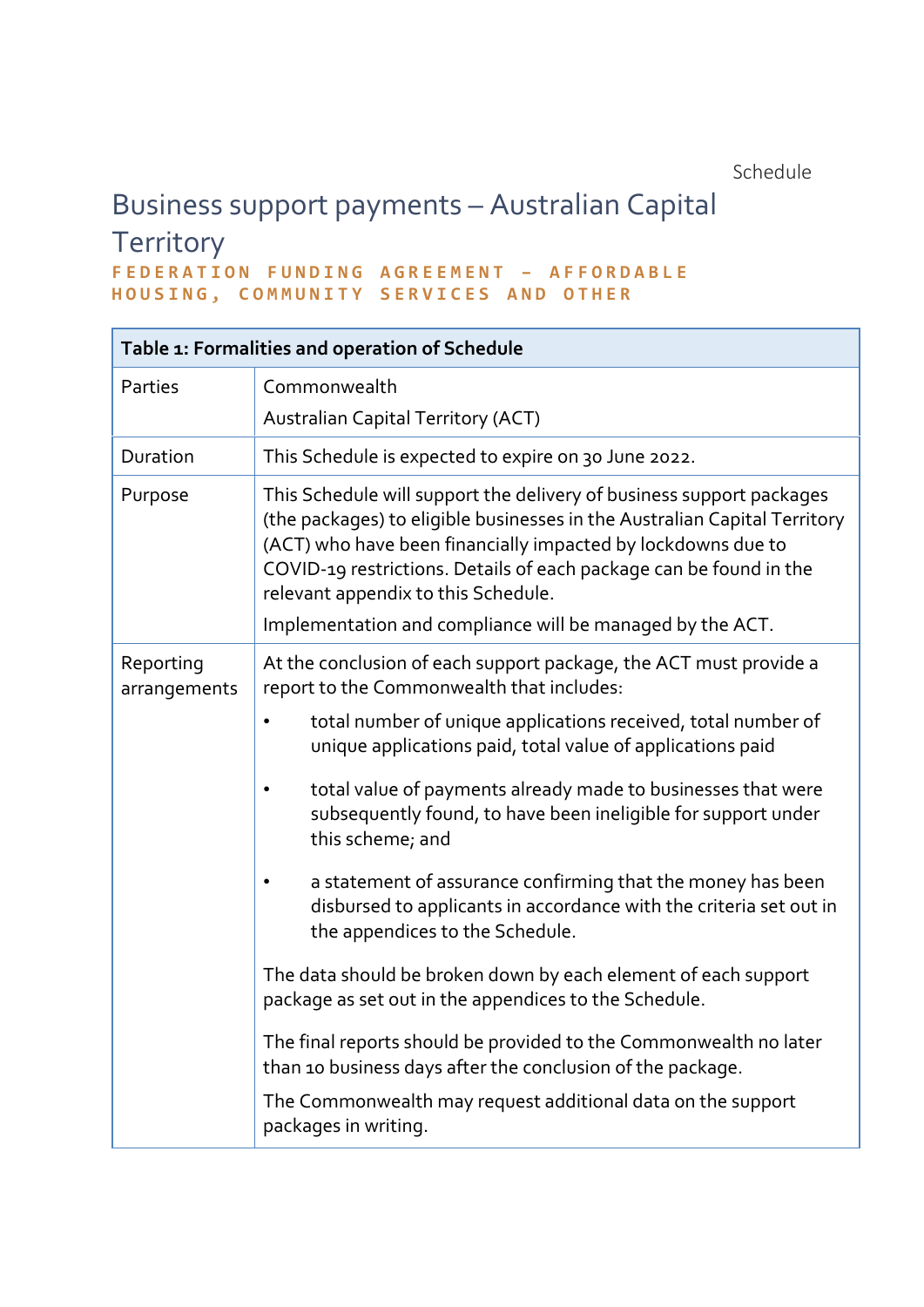| Estimated<br>financial<br>contributions | The Commonwealth's financial contributions under each package will<br>be set out in the appendices to this Schedule.<br>Payments to the ACT will be made following conclusion of each                                                |
|-----------------------------------------|--------------------------------------------------------------------------------------------------------------------------------------------------------------------------------------------------------------------------------------|
|                                         | package based on the final reports provided by the ACT.                                                                                                                                                                              |
| Additional<br>terms                     | The ACT agrees to implement each package in accordance with the<br>parameters outlined in the Appendices.                                                                                                                            |
|                                         | Where businesses that received a payment are later found to have<br>been ineligible, the ACT will repay the Commonwealth's financial<br>contributions towards those businesses where the funding has been<br>recovered.              |
|                                         | Repayments to the Commonwealth may be managed by either the<br>Commonwealth reducing a future payment to the ACT under this<br>Schedule by the relevant amount, or by the Commonwealth invoicing<br>the ACT for the relevant amount. |
|                                         | Sole traders who receive business support through the programs listed<br>in the appendices will not be eligible to receive the COVID-19 Disaster<br>Payment for the same relevant period.                                            |

The Parties have confirmed their commitment to this Schedule as follows:

**Signed** *for and on behalf of the Commonwealth of Australia by*

ush  $\lambda$   $\Delta$ **The Honourable Josh Frydenberg MP**

Treasurer of the Commonwealth of Australia

March 2022

**Signed** *for and on behalf of the Australian Capital Territory by*

Ander Ba

**Mr Andrew Barr MLA** Chief Minister of the Australian Capital Territory

**31** March 2022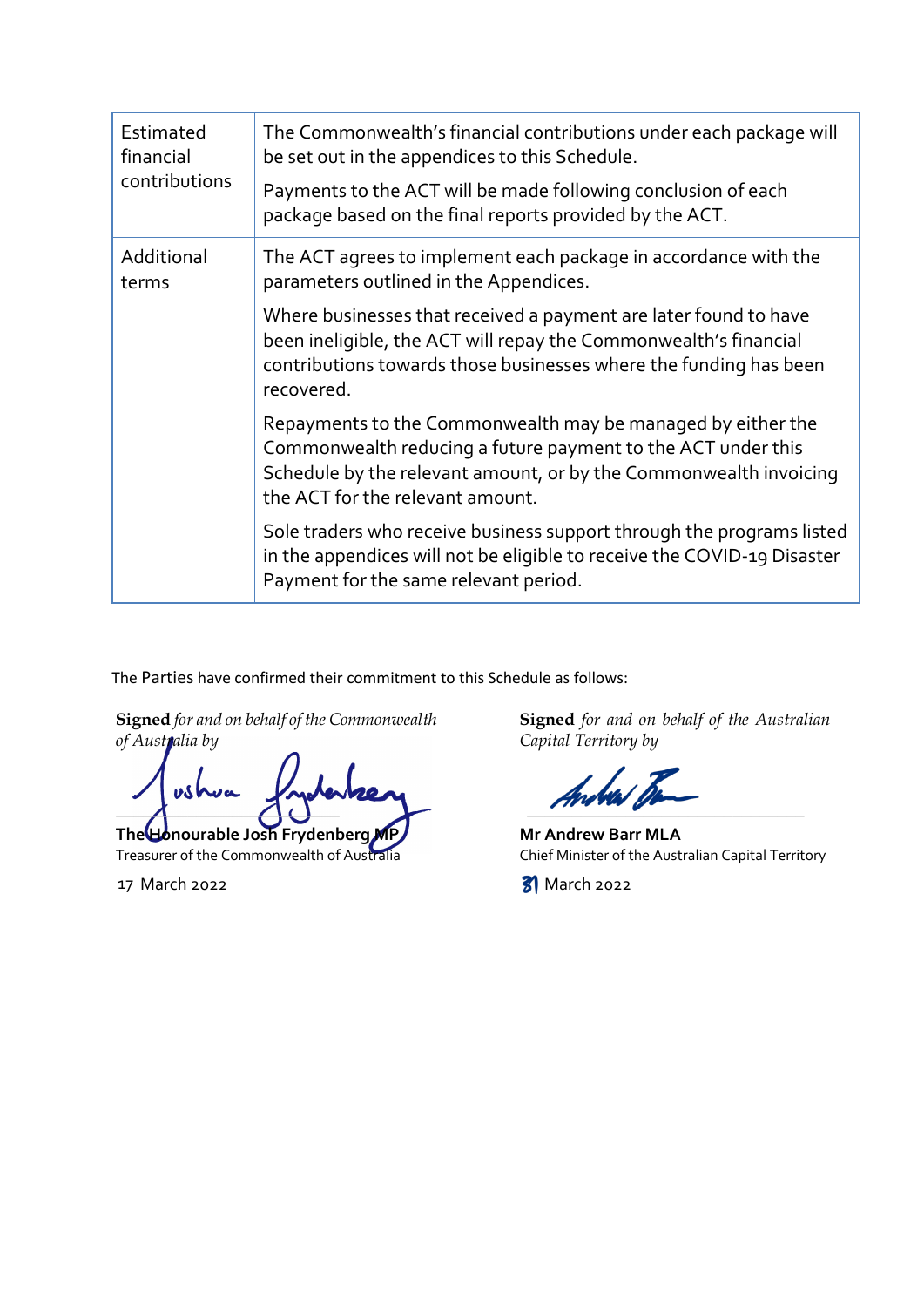# Appendix A: ACT business support announced 31 August 2021

- 1. This appendix to the *Business support payments – Australian Capital Territory* Schedule (the Schedule) supports the delivery of the Australian Capital Territory (ACT) Business Support Package, announced on 31 August 2021 (this package). This package will help small and medium businesses recover from the extended lockdown in the ACT, first announced on 12 August 2021.
- 2. The Commonwealth will reimburse the ACT 50 per cent of all payments made to eligible businesses under this package.
- 3. Payment to the ACT will be made following the provision of a report in relation to this package that satisfies the requirements outlined in the Schedule.
- 4. In agreeing to this appendix, the ACT agrees to implement this package, for the listed programs, in accordance with the parameters and eligibility criteria detailed below.

#### Grants

- 5. There are two types of one-off grants as part of the ACT *COVID-19 Business Support Grant*:
	- 5.1. \$20,000 for eligible employing businesses;
	- 5.2. \$7,500 for eligible non-employing businesses
- 6. These grants are an adjustment to the already agreed COVID-19 Business Support Grant in acknowledgement of an extension of the lockdown in the ACT on 31 August 2021.
	- 6.1. Weekly payments will not be made. One-off grants to the above values will instead be made to eligible ACT businesses.
	- 6.2. This package will increase the total value of the previous grants for employing businesses and non-employing eligible businesses by \$10,000 and \$3,500 respectively.

#### Eligibility criteria

- 7. Businesses are eligible if they:
	- 7.1. are registered in the ACT as verified by an Australian Business Number (ABN) and able to demonstrate primary operation in the ACT as at 1 April 2021;
	- 7.2. have an annual turnover of more than \$75,000 (excluding GST) in either 2019-20 or 2020-21 and be registered for GST;
	- 7.3. have total Australian payroll of less than \$10 million in 2019-20 or 2020-21;
	- 7.4. registered for GST (if required) before April 2021 as recorded on the Australian Business Register; and
	- 7.5. experienced at least a 30 per cent reduction in turnover due to restricted trading conditions.
- 8. Applicants will be required to attest that they meet the eligibility criteria at the time of application.

*This Appendix was agreed by the Commonwealth and the Australian Capital Territory when the overarching Schedule was signed.*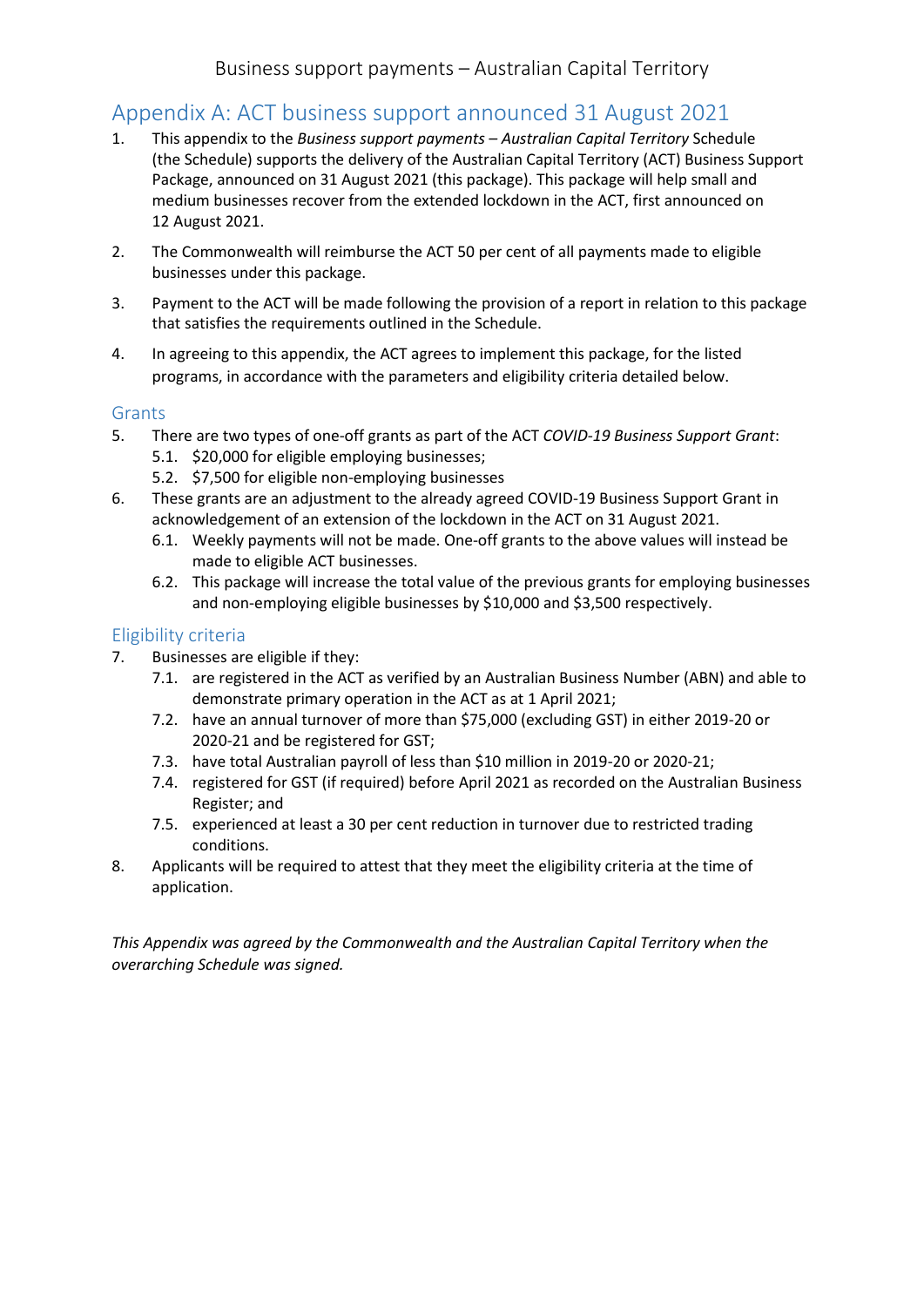#### Business support payments – Australian Capital Territory

Appendix B: ACT business support announced 15 September 2021

- 1. This appendix to the *Business support payments – Australian Capital Territory* Schedule (the Schedule) supports the extension of the ACT Business Support Package, announced on 15 September 2021 (this package). This package will help businesses recover from the extended lockdown in the ACT, first announced on 12 August 2021 and scheduled to end on 15 October 2021.
- 2. The Commonwealth will reimburse the ACT 50 per cent of all payments made to eligible businesses under this package.
- 3. Payment to the ACT will be made following the provision of a report in relation to this package that satisfies the requirements outlined in the Schedule.
- 4. In agreeing to this appendix, the ACT agrees to implement this package, for the listed programs, in accordance with the parameters and eligibility criteria detailed below.

#### **Grants**

- 5. There are two types of grants in this package:
	- 5.1. *Extension of COVID-19 Business Support Grant*:
		- 5.1.1.For all businesses eligible for this grant in industries who remain significantly impacted by the health restrictions, an additional one-off payment of:
			- \$10,000 for all employing businesses; and
			- \$3,750 for non-employing businesses.
		- 5.1.2.For larger employing businesses in industries who remain significantly impacted by the health restrictions, additional one-off top up payments of:
			- \$10,000 for eligible businesses with an annual turnover of greater than \$2 million and less than \$5 million;
			- \$20,000 for eligible businesses with an annual turnover greater than \$5 million and less than \$10 million; and
			- \$30,000 for eligible businesses with an annual turnover greater than \$10 million.
	- 5.2. *COVID-19 Tourism, Accommodation Provider, Arts and Events and Hospitality Grant*: 5.2.1.Please see Appendix C clause 5.2 for details of this grant, which was increased in size and expanded to include the fitness industry as announced on 30 September 2021.

#### Eligibility criteria

- 6. To be eligible for the *Extension of COVID-19 Business Support Grant*, a business must be all of the following:
	- 6.1. Eligible for the original COVID-19 Business Support Grant, and
	- 6.2. In an industry that remain significantly impacted by the health restrictions.

*This Appendix was agreed by the Commonwealth and the Australian Capital Territory when the overarching Schedule was signed.*